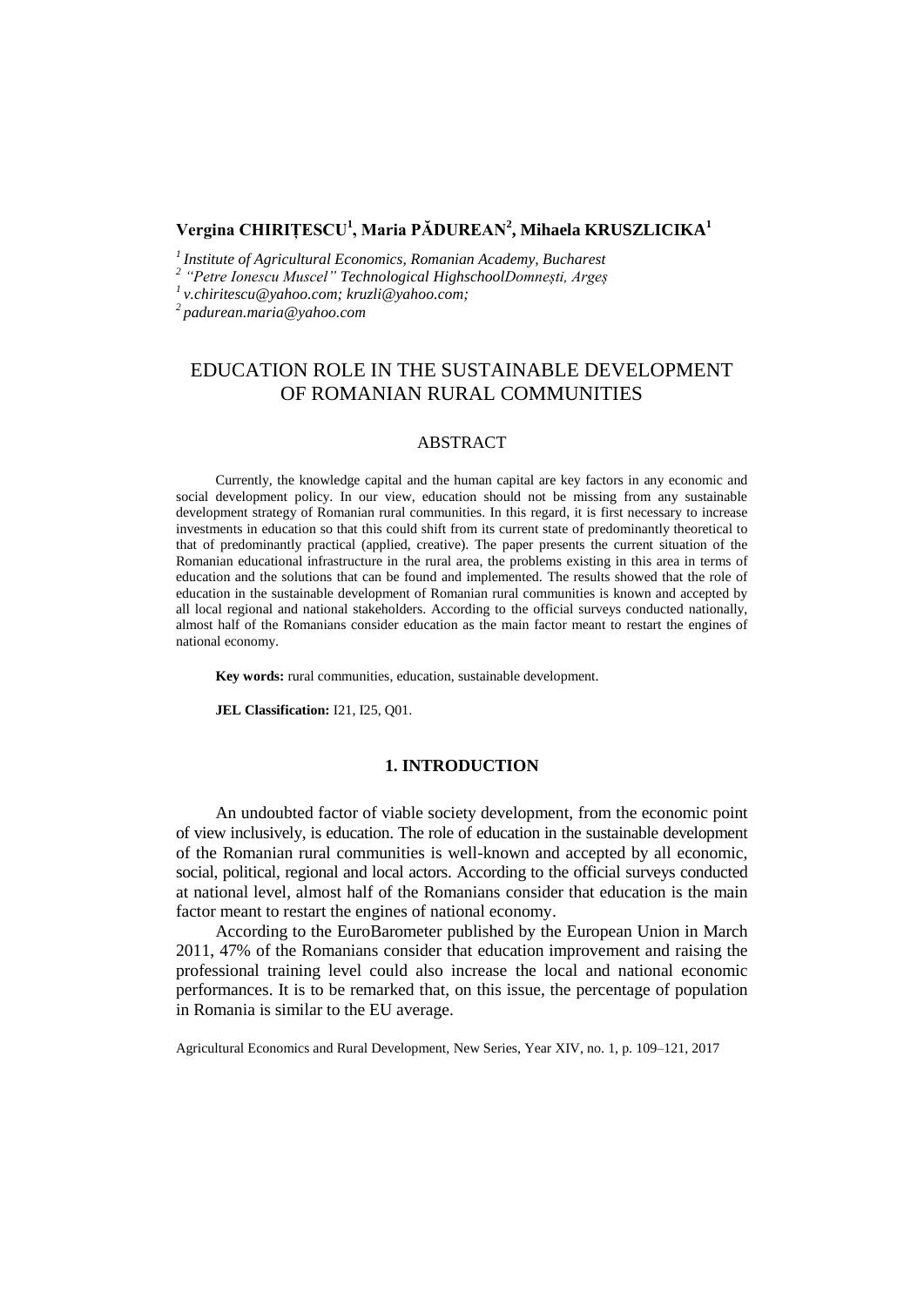Next to education, the most important measure for getting out of crisis is "facilitating the setting up of a company", mainly for the young people. 32% of the Romanian citizens opted for this variant, the EU average being 33% (Vidru, 2011). In these conditions, the research works on the role of education in the process of Romania's communities sustainable development are opportune and necessary.

### **2. STATE OF KNOWLEDGE**

For the elaboration of the present scientific paper, a comprehensive fundamental research was first made, numerous bibliographic sources from the national and international literature being studied. The statistical databases from the National Institute of Statistics, the National Forecast Commission and Eurostat – the Official Statistical Office of the European Union, as well as the National Rural Development Programs were also investigated.

Previously to our research, the rural development experts have studied numerous elements contributing to a balanced rural space, regarded as an extremely complex economic, social, cultural and ecological system; in November, 1996, they launched the Cork Declaration, which explicitly asked all decision makers to actively contribute to the promotion and implementation of sustainable rural development at national and international level through: prioritization of rural development in the national governance programs; development of concrete actions to increase the rural space attractiveness; elaboration of educational programs adapted to the market requirements; diversification of agricultural and non-agricultural activities in the rural area, etc. The Kyoto Protocol (1997), the Lisbon Strategy (2000), Johannesburg Declaration (2002), the EU Sustainable Development Strategy for an enlarged Europe (2006), the Lisbon Treaty (2007) etc. followed next.

At national and international level, there are many studies and research works on sustainable rural development, but there are relatively few studies that address the role of education in the sustainable development of the Romanian rural area, as well as the solutions to motivate the setting up of young people in the rural area. We shall next briefly present only a few of the most important identified titles that were studied in detail and used as bibliography for the purpose of our scientific paper.

The volume *Management of local and regional development through projects*  represented an important documentation source for the research theme, in the context in which it delimits, define and presents the characteristics of certain concepts such as: local development, regional development, sustainable development, community development etc. (Berea, Stoica, Brăgaru, 2010).

Romania's integration into the European Union presupposed the implementation of an ample process of reforms in all the sectors of activity. In this context, aspects linked to development economics, sustainable development, social equity, economic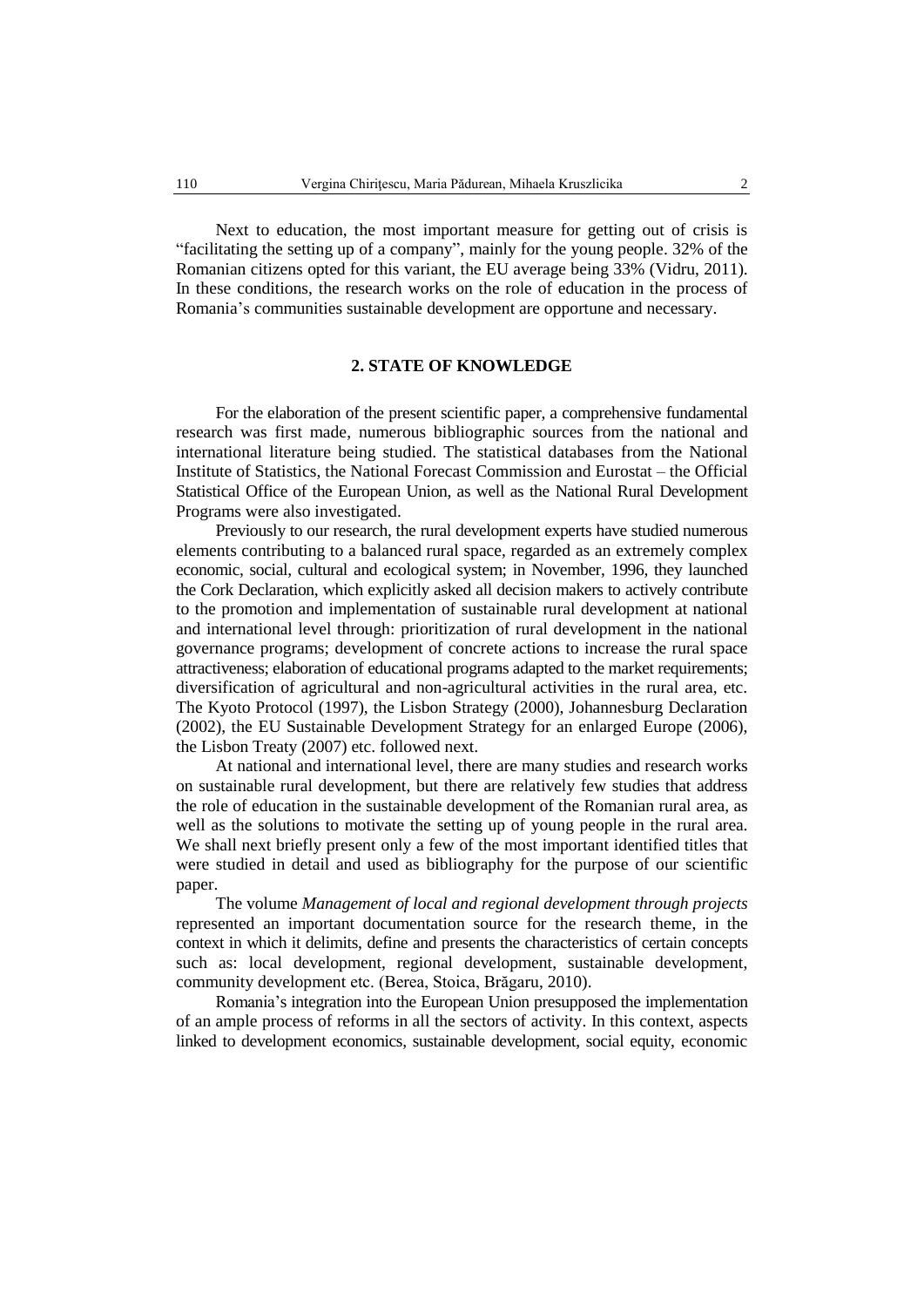inequities, economic cohesion, etc. began to be approached and studied (Dăianu, Vrânceanu, 2002). In the present conditions, the sustainable socio-economic development of the rural area represent a priority when we speak about the development policies at national and European level (Dona, Florian – coordinators, 2010). The sustainable and integrated rural development should be approached in accordance with the global (economic, ecological, social, cultural etc.) values, traditions and percepts. Regarded in a not too far perspective, the integrated economic development of rural area can represent a genuine framework scheme for approaching reality and reaching a balance between the legitimate social and economic needs of the rural population and the environmental needs (Dona, Dobre, Gergely, 2005).

In accordance with the new philosophy of the sustainable development of the rural space, agriculture will continue to have a special place in the sustainable rural development strategies; yet the sustainable development of the rural areas will have to be reconsidered in accordance with the local resources (human, labour force, agricultural capital, non-agricultural development potential, productivity of production factors etc. (Gavrilescu, coordinator, 2010). For example, in the volume *The Romanian Rural Economy*, rural economy is approached as part of the general socioeconomic development. In this vision, rural poverty is mainly caused by the limited access to resources, resulting from the lack of balance between the available resources and the population's needs. Besides the problem caused by the population's increase, the access to resources is also limited for the poor rural people due to the national socio-political situation. The sustainable rural development system presupposes a system of social change correlated with numerous elements, such as: natural and human resources, available technology, socio-political organization forms, educational level, etc. These elements are integrated into a system, being closely correlated, so that if one element is changed, the whole system will be changed (Gavrilescu, Florian, coordinators, 2007).

The volume: *Sustainable Rural and Regional Development of the Romanian Village* includes conceptual aspects regarding the rural space, methodological delimitations between rural and urban areas, the rural space structure, characteristics and functions of the rural space, presentation of rural development in economic, ecological and social terms, detailed presentation of the sustainable rural development concept. In the authors' vision, the rural development must comprise all the activities that have in view the improvement of life quality for the rural people and the preservation of the natural and cultural landscape, ensuring the sustainable development of rural areas in conformity with the particularities of the respective places (Man, Mateoc – Sîrb, 2008). The volume: *Rural development. Policies and strategies* starts from the same premise as the theme approached in the present research paper, that rural space is a vital domain for a country, both by its size and by the complex effects it generates. In the above-mentioned volume, the rural space is defined, characterized and presented from the point of view of its functions, structures, resources and national importance. The paper includes several chapters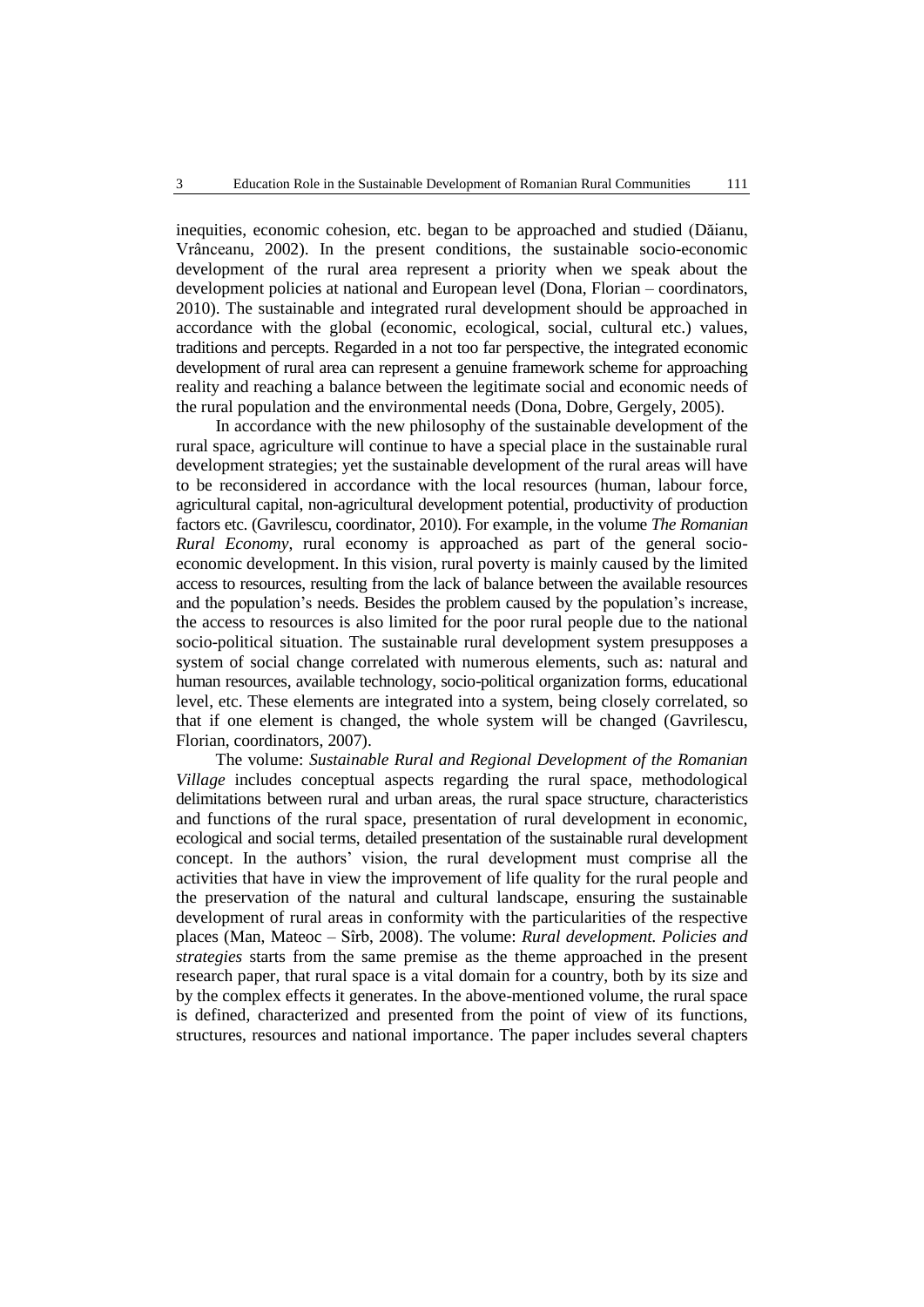referring to the sustainable rural development, its bases, principles, indicators and determining factors. The paper also presents the national rural development strategy and the national strategy for Romania's regional development, both documents presenting aspects linked to the socio-economic profile of the Romanian rural areas and to the demographic problems of the rural area (population ageing, depopulation, lack of qualified labour force etc.) (Mărăcineanu, Nistreanu, Constantin, 2003).

# **3. MATERIAL AND METHOD**

For the elaboration of the present scientific paper, basic research studies were conducted, mainly based on bibliographical study, with the purpose to acquire new knowledge and learn new concepts, to investigate the specific phenomena and processes, to formulate hypotheses, ideas and paradigms known in this field, as well as applied research studies based on gathering and processing data, which led to formulating original hypotheses, drawing synthetic conclusions and personal and original comments. The present research paper has approached a highly debated issue in the national and international scientific environment, and apparently insufficiently known, that of the rural area and its complexity.

The Romanian rural area and its sustainable development, under the present research, was approached in scientific terms while having in view several integrated levels, namely economic, social, educational, cultural, ecological etc.

The activities carried out for the purpose of this paper and the utilized research methods were the following: scientific documentation, based on the consultation of the national and international bibliographic sources; information on the educational system in Romania; investigation of the socio-economic context of the educational activities development in the Romanian rural area; the creation of databases; data processing and interpretation; drawing up the scientific paper, while complying with all academic rigours regarding its scientific quality.

The main data processing methods were statistical-mathematical, respectively the computer assisted processing, using the Excel program.

# **4. RESULTS AND DISCUSSIONS**

The sustainable rural development has a major importance for Romania, as the rural area represents over 87% of the country's territory, where about 45% of the country's population is living. The Romanian rural area is largely characterized by unsatisfactory living conditions, caused by the underdevelopment of physical infrastructure (roads, water, sewerage network) and of social infrastructure (healthcare, educational, cultural services).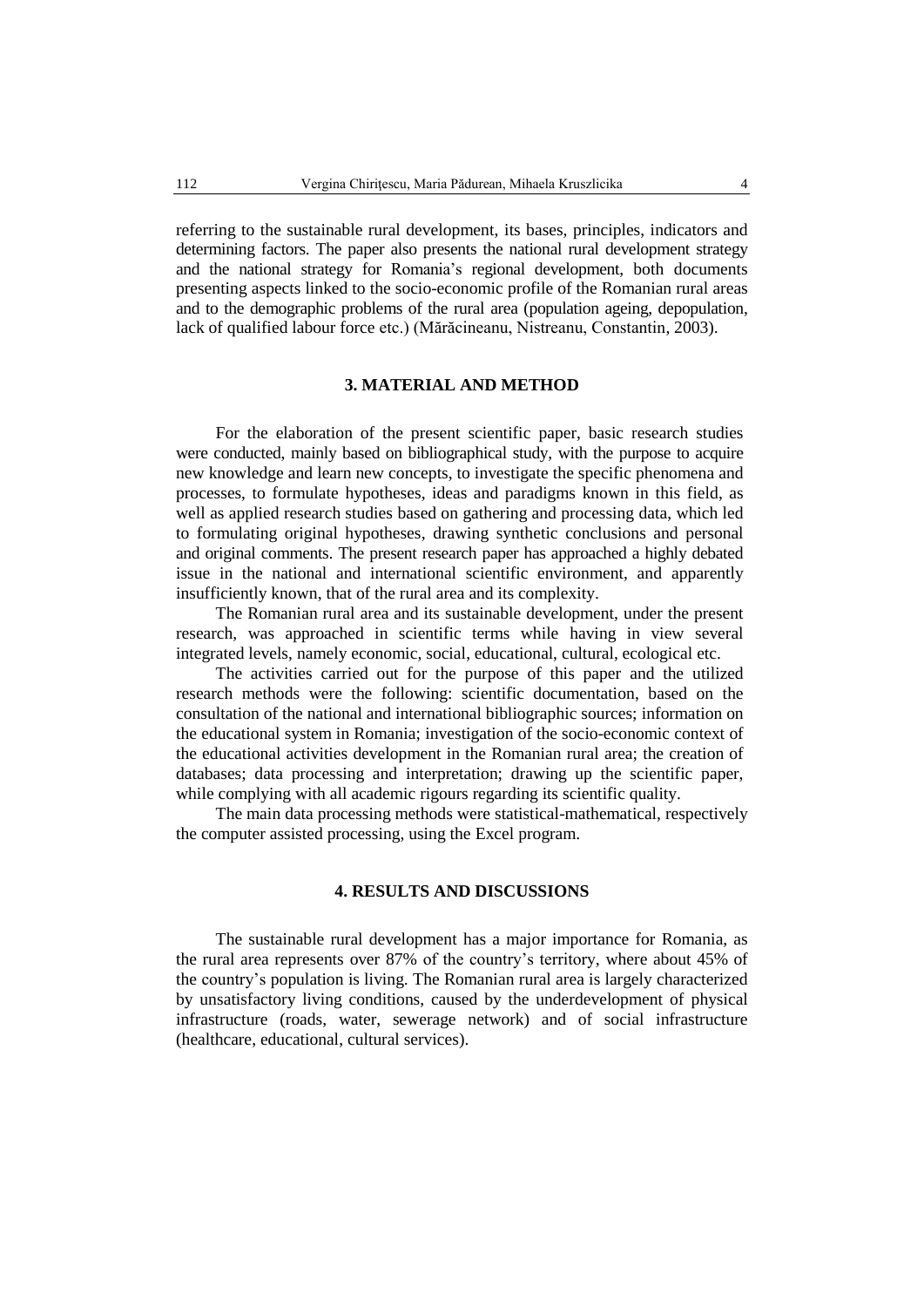The complex development of the rural area has become a national importance objective, taking into account the new requirements imposed by the European Union, in the first place, as well as the need to reach the European standards.

It is a well-known reality that the Romanian rural area is endowed with a great variety of local resources that can be highly capitalized in a sustainable manner, in order to ensure the sustainable long-term development of the rural area. In order to achieve this, we need young, well-trained populations, with entrepreneurial spirit, who should revitalize the rural communities. Complex development programs are also needed, integrated, scientifically substantiated and based on pluriactivity and multifunctionality (Moga, Rădulescu, 2004).

In a generic sense, the sustainable rural development concept represents the totality of forms and methods for socio-economic development, based on ensuring a balance between these socio-economic systems and the elements of the natural capital in the first place. The concept was initially linked to the environmental problems and the crisis of natural resources, mainly those linked to energy. Sustainability starts from the idea that human activities are dependent on environment and resources. Healthcare, social security and the economic stability of society are essential in defining the quality of life. Table 1 presents the evolution of this concept worldwide and at European level.

As we can also see from Table no. 1, sustainable development, regardless of its application scope or area, tries to find a stable theoretical framework for decision making in any situation in which a relation of man/environment type exists, whether it is about the natural, economic or social environment.

Sustainable development was intended to be a solution to the ecological crisis determined by the intense industrial exploitation of resources and the continuous environment degradation and it focused on environment quality preservation in the first place. At present, the concept has been extended to life quality, approached in its entire complexity, under economic, social, ecological, cultural aspect, etc. (Durand, Huylenbroeck, 2002).

| Organized<br>event                                              | Documents signed                                                                                                                                                                              | Delimiting the concept of sustainable development<br>at that moment                                                                                                                                                                                                                                                                                                                                                                                                                                                                                        |
|-----------------------------------------------------------------|-----------------------------------------------------------------------------------------------------------------------------------------------------------------------------------------------|------------------------------------------------------------------------------------------------------------------------------------------------------------------------------------------------------------------------------------------------------------------------------------------------------------------------------------------------------------------------------------------------------------------------------------------------------------------------------------------------------------------------------------------------------------|
| Stockholm<br>Conference on<br>the Human<br>Environment,<br>1972 | $-$ Stockholm<br>Declaration with 26<br>principles<br>- Plan of Action for<br>the Human<br>Environment<br>– The United Nations<br>Environment<br>Program-Voluntary<br><b>Environment Fund</b> | On this occasion, the international community was<br>reunited for the first time to debate on the global<br>environment issue and the development needs. The Action<br>Plan for the Human Environment had three components,<br>namely:<br>- the program for the global environment evaluation;<br>- environmental management activities;<br>- support measures for the environmental measures.<br>This is the moment when it has been recognized that<br>human activities contribute to environment deterioration,<br>which endangers out Planet's future. |

*Table 1*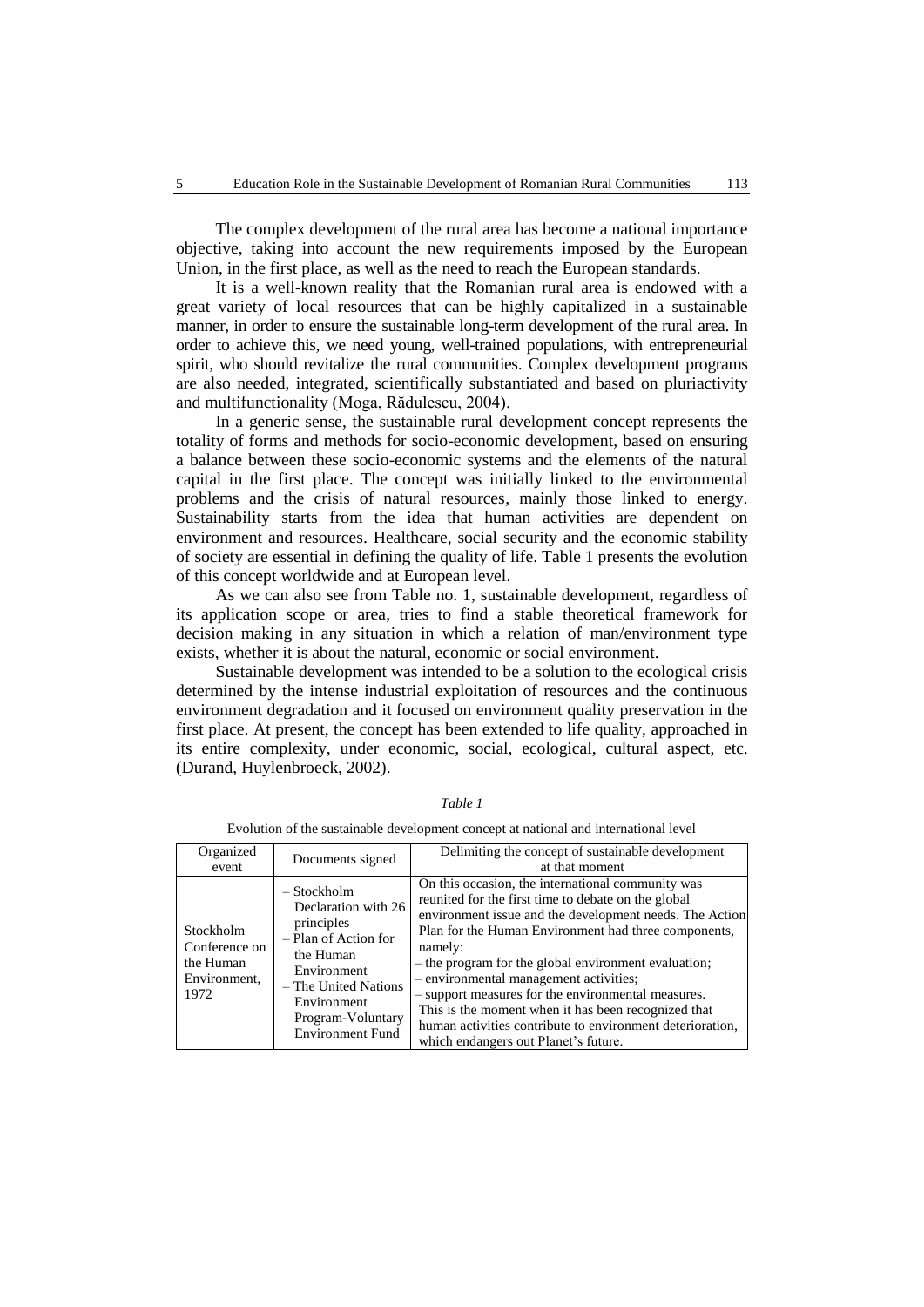*Table 1* (continued)

| The Club of<br>Rome, 1972                                                                                                                       | The Report:<br>"The limits to<br>growth"<br>(The Meadows<br>Report)                                                                                                                                                              | The issues approached at that moment refer to: zero growth,<br>world resource depletion, continuous environment<br>deterioration, prevalence of material values in the<br>economic development etc. This report was sent to the<br>Club of Rome, with a little exaggeration of the<br>consequences of the ecological disaster getting shape in<br>the world, in order to incite the public interest for the<br>environmental problems and environment limited<br>resources.                                                                                                                                                           |  |  |  |  |
|-------------------------------------------------------------------------------------------------------------------------------------------------|----------------------------------------------------------------------------------------------------------------------------------------------------------------------------------------------------------------------------------|---------------------------------------------------------------------------------------------------------------------------------------------------------------------------------------------------------------------------------------------------------------------------------------------------------------------------------------------------------------------------------------------------------------------------------------------------------------------------------------------------------------------------------------------------------------------------------------------------------------------------------------|--|--|--|--|
| Vienna<br>Convention,<br>1985                                                                                                                   | Vienna Convention                                                                                                                                                                                                                | Discovery of the hole in the ozone layer above Antarctica<br>and initiation of the process of searching solutions for the<br>diminution of the use of substances that endanger the<br>protective layer around our planet.                                                                                                                                                                                                                                                                                                                                                                                                             |  |  |  |  |
| <b>United Nations</b><br>Conference,<br>1987                                                                                                    | <b>Brundtland Report-</b><br>"Our Common<br>Future"                                                                                                                                                                              | The World Commission on Environment and<br>Development (WCED), which had started its activity after<br>a resolution adopted by UN in 1983, recognizes the<br>universally accepted definition: "Sustainable development<br>is the kind of development that meets the needs of the<br>present without compromising the ability of future<br>generations to meet their own needs".                                                                                                                                                                                                                                                       |  |  |  |  |
| <b>United Nations</b><br>Conference on<br>Environment<br>and<br>Sustainable<br>Development<br>(The Earth<br>Summit),<br>Rio de Janeiro,<br>1992 | Agenda 21<br>- representing the<br>basis and plan of<br>action of the<br>sustainable<br>development<br>concept on the<br>pattern of integrated<br>development from<br>the social, economic<br>and environmental<br>point of view | On this occasion several conventions were signed<br>referring to climate changes (reduction of methane and<br>carbon dioxide emissions), biological diversity (species<br>preservation) and stopping massive deforestation. Agenda<br>21 was elaborated, approaching the issue of sustainable<br>development of local companies and economies, by<br>focusing on environment and natural resources<br>preservation and protection. It was convened upon the fact<br>that the starting point for achieving sustainable<br>development is at local level. Romania represents a<br>successful example in Local Agenda 21 implementation. |  |  |  |  |
| European<br>Conference on<br>rural<br>development,<br>Cork - Ireland,<br>1996                                                                   | "Rural Europe -<br>Future Perspectives"<br>the Cork Declaration                                                                                                                                                                  | The Cork Declaration comprises the EU guidelines to the<br>member states for the implementation of sustainable rural<br>development as a national priority, by which to ensure:<br>reversing rural exodus, fight against poverty, incentives to<br>the labour force, protection and improvement of rural<br>environment. It also stipulates the integrated approach to<br>the activities by which to ensure the multidisciplinary<br>character and the multisectoral application of sustainable<br>rural development.                                                                                                                 |  |  |  |  |
| Göteborg<br>European<br>Council.<br>2001                                                                                                        | The sustainable<br>development strategy<br>of the European<br>Union                                                                                                                                                              | At that moment, the sustainable development strategy of<br>the EU was launched, which proposes an integrated<br>approach in which the economic, social and<br>environmental goals should be simultaneously reached.<br>The priorities established at Göteborg refer to: climate<br>changes, transport systems, public healthcare, educational<br>level, responsible management of natural resources.                                                                                                                                                                                                                                  |  |  |  |  |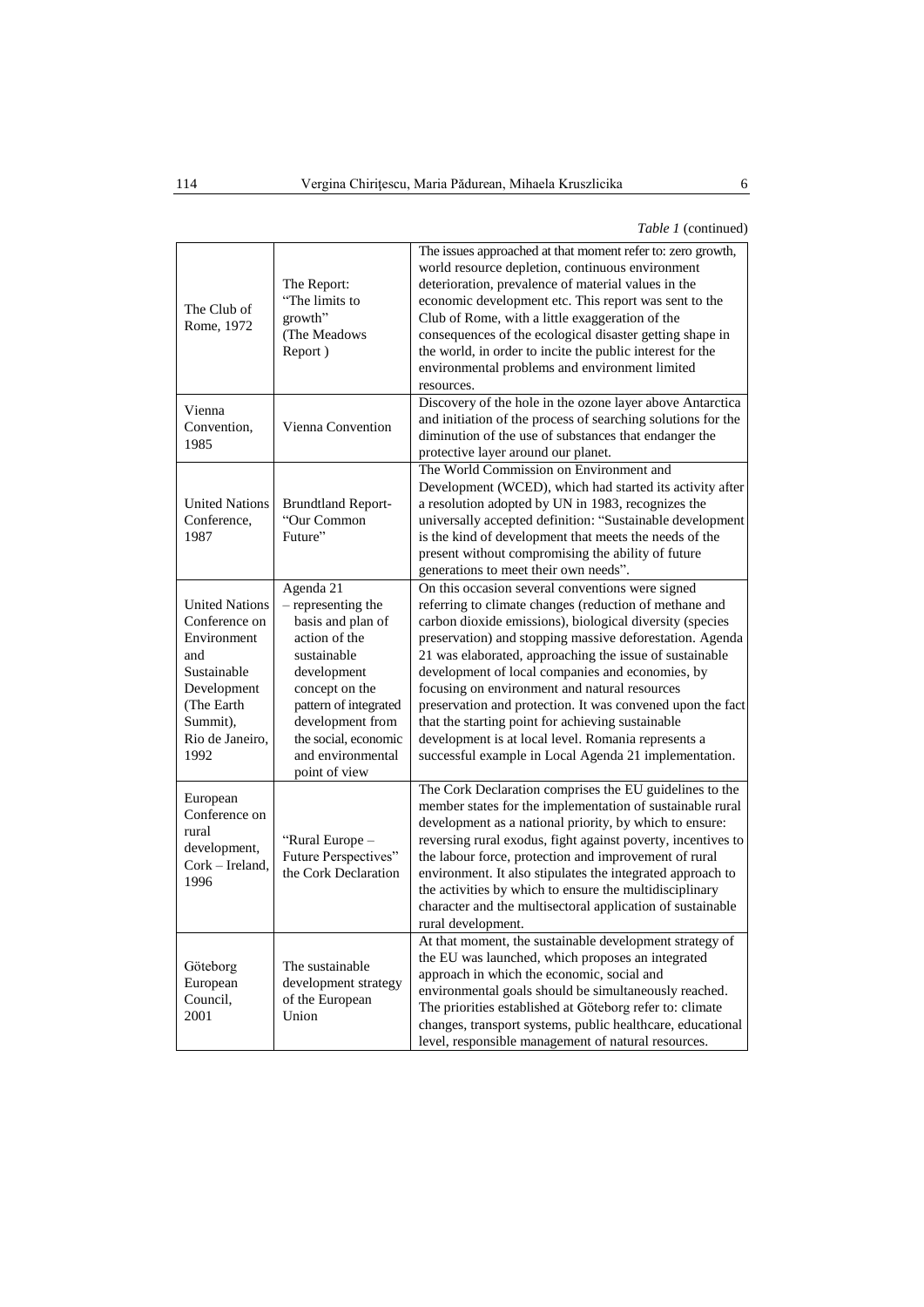*Table 1* (continued)

| The World<br>Summit on<br>Sustainable<br>Development,<br>Johannesburg,<br>2002 | The Johannesburg<br>Declaration on<br>sustainable<br>development;<br>Plan of implementation<br>of the World Summit<br>on Sustainable<br>Development. | This Conference took place 10 years after Agenda 21<br>adoption (the Rio Conference); on the occasion the<br>progresses made towards sustainable development was<br>analyzed and the engagements of the participant countries<br>in this respect were reaffirmed, giving a new impetus for<br>putting into practice of measures for the fight against<br>poverty and for environment protection.                                                                                                                                                                                                                                                                                                                                                                                                                                     |
|--------------------------------------------------------------------------------|------------------------------------------------------------------------------------------------------------------------------------------------------|--------------------------------------------------------------------------------------------------------------------------------------------------------------------------------------------------------------------------------------------------------------------------------------------------------------------------------------------------------------------------------------------------------------------------------------------------------------------------------------------------------------------------------------------------------------------------------------------------------------------------------------------------------------------------------------------------------------------------------------------------------------------------------------------------------------------------------------|
| The European<br>Council,<br><b>June 2006</b>                                   | <b>EU</b> Sustainable<br>Development<br>Strategy for an<br>enlarged Europe                                                                           | This strategy intends to be a catalyst for those who design<br>public policies with the purpose to change the behaviour<br>of the European society and to actively involve the public<br>and private decision makers, as well as the citizens, in the<br>elaboration, implementation and monitoring of the<br>sustainable development objectives. The EU Strategy also<br>establishes precise implementation, monitoring and<br>tracking procedures, with reporting obligations on behalf<br>of the EC and the Member States on the assumed<br>commitments. "For Romania, sustainable development is<br>the only rational perspective of national development,<br>having as the result the foundation of a new development<br>paradigm through the confluence of the economic, social<br>and environmental factors." (www.europa.eu) |
| Romania's<br>Government,<br>Bucharest,<br>2008                                 | The National<br>Sustainable<br>Development<br><b>Strategy Horizon</b><br>2013-2020-2030                                                              | The Strategy establishes concrete objectives for shifting,<br>in a reasonable and realistic time interval, to a new<br>development pattern characteristic to the European Union<br>and shared worldwide – the sustainable development<br>pattern, oriented towards the continuous improvement of<br>people's lives and of their relationships in harmony with<br>the natural environment. Following the debate of the project<br>at national and regional level, with the active involvement<br>of stakeholders and with the conceptual support of the<br>Romanian Academy, the Strategy proposes a vision of<br>Romania's sustainable development for the next decades.                                                                                                                                                             |

*Source*: Processing and completion of Annex 3 of the Ph. D thesis "The integrated economic development of the Romanian rural communities. A case study on Microregion 2", Chirițescu Vergina, 2013.

As a practical approach, the *sustainable rural development* concept presupposes the integrated approach (from the economic, social, political, ecological, cultural and institutional point of view) to all the local and regional development projects, which should be participatory, involving all the social and economic beneficiaries (Otiman, coordinator, 2011). The role of education, in this context, is undeniable, in the conditions in which young people can be trained in order to transfer expertise, enthusiasm, work power etc. to the rural areas. Maybe the most serious present problem of the Romanian rural area is the lack of specialists, in general, and of young specialists in particular, who could work both in the public and private sectors. The young population's exodus, mainly to the urban areas, the labour force migration to countries from the European Union and outside the EU, as well as the young people's unwillingness to settle in rural areas, are only some of the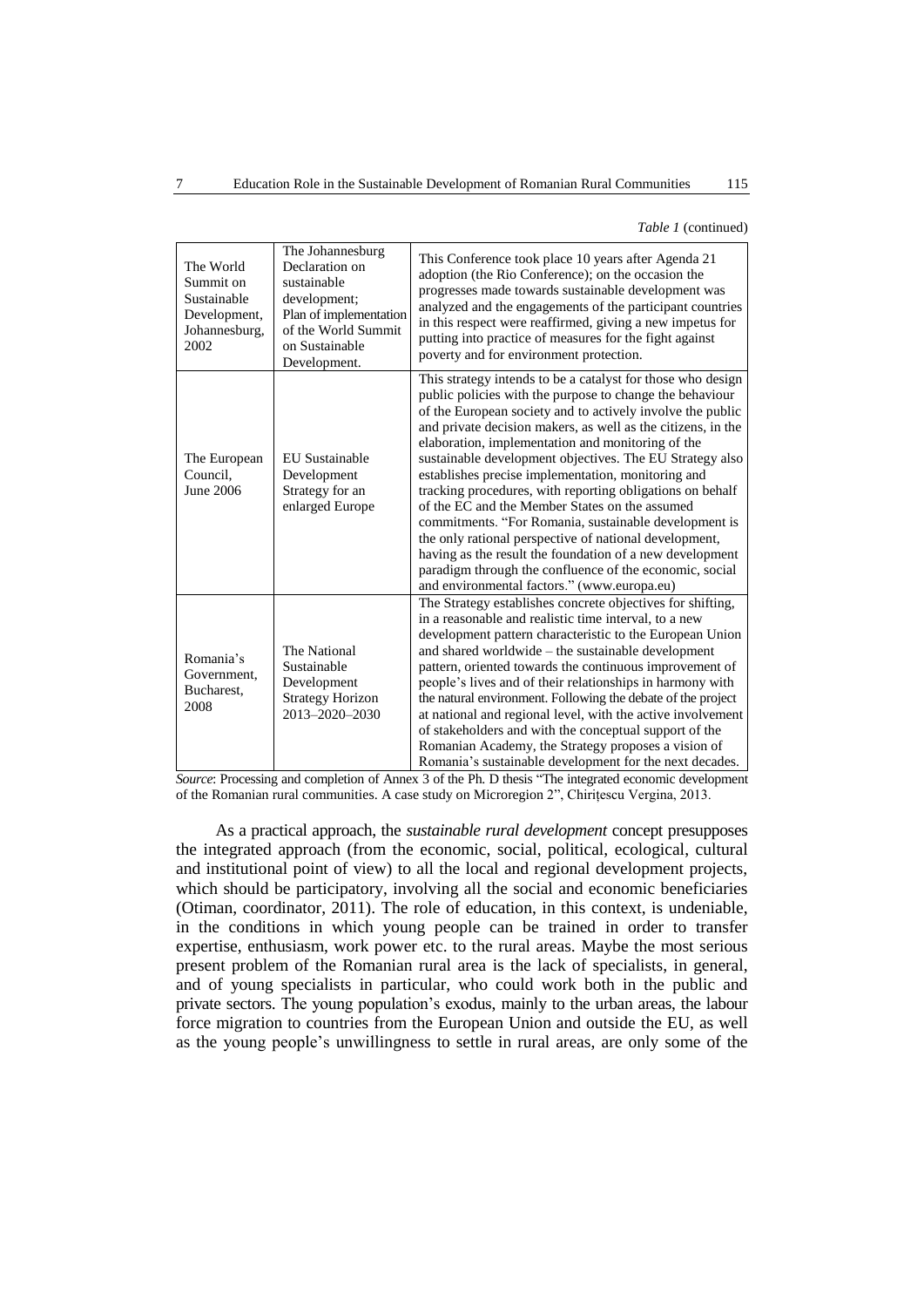reasons out of which the human resources of the Romanian rural area are mainly old aged, without education and with a deficient professional training.

In the transition period, in particular, in Romania, simultaneously with the amplification of the rural communities' underdevelopment phenomenon, a process of widening the present disparities between these at local and regional level took place. The economic and social gaps are, on one hand, the result of their different endowment with natural and human resources, and on the other hand, the result of the specific directions of the economic, social, demographic and cultural evolution. (Otiman, 2006).

*The sustainable rural development concept* must be understood as a system of interdependencies, which need integrated modifications at the rural space level instead of isolated measures. Within the system of interdependent elements in the process of sustainable rural development, agriculture has a multitude of very important functions. The basic function is the production of foodstuffs and raw materials for the consumption of households, for the non-agricultural population as well as for industry. At the same time, agriculture has the function to create the demand for non-agricultural commodities, which is a pre-condition for the growth of the secondary and tertiary sectors.

Rural economy is presented as a fundamental component of sustainable development, which presupposes to ensure a continuous and steady development based on several strategic pillars: economic growth (maximization of the value added to products and services; increase of economic competitiveness; technological development, increase of professionalism and attitude of the active human resource on the labour force market, etc.); educational level increase; social equity (involving both the social responsibility of the decision makers – administrative authorities, as well as of corporate citizens and business environment, as well as the responsibilization of the beneficiaries of investments, services and social aids supplied by the community); a healthy natural environment (environment preservation and protection will be based inclusively on the creation of the community ecological awareness and on the implementation of integrated management systems). The sustainable rural development is, at the same time, a goal and a methodological approach; the goal is to include the poor rural populations in the process of increasing mankind's welfare, and the approach to attain this goal is the implementation of a package of wellbalanced measures of economic and socio-political nature (Otiman, 2006).

In another opinion, the concept of sustainable rural development designates the totality of socio-economic development forms and methods, aiming to reach a balance between these socio-economic systems and the natural capital elements (Simion, Tănăsescu, Buianu, 2002).

The main demographic tendencies in the present rural Romania are the population decline and ageing, due to the decrease of the natural population increase and to the migration from rural to urban area or to foreign countries, mainly in the case of young people (Zahiu, Toma, Dachin, Alexandri, 2010; Chirițescu, 2015).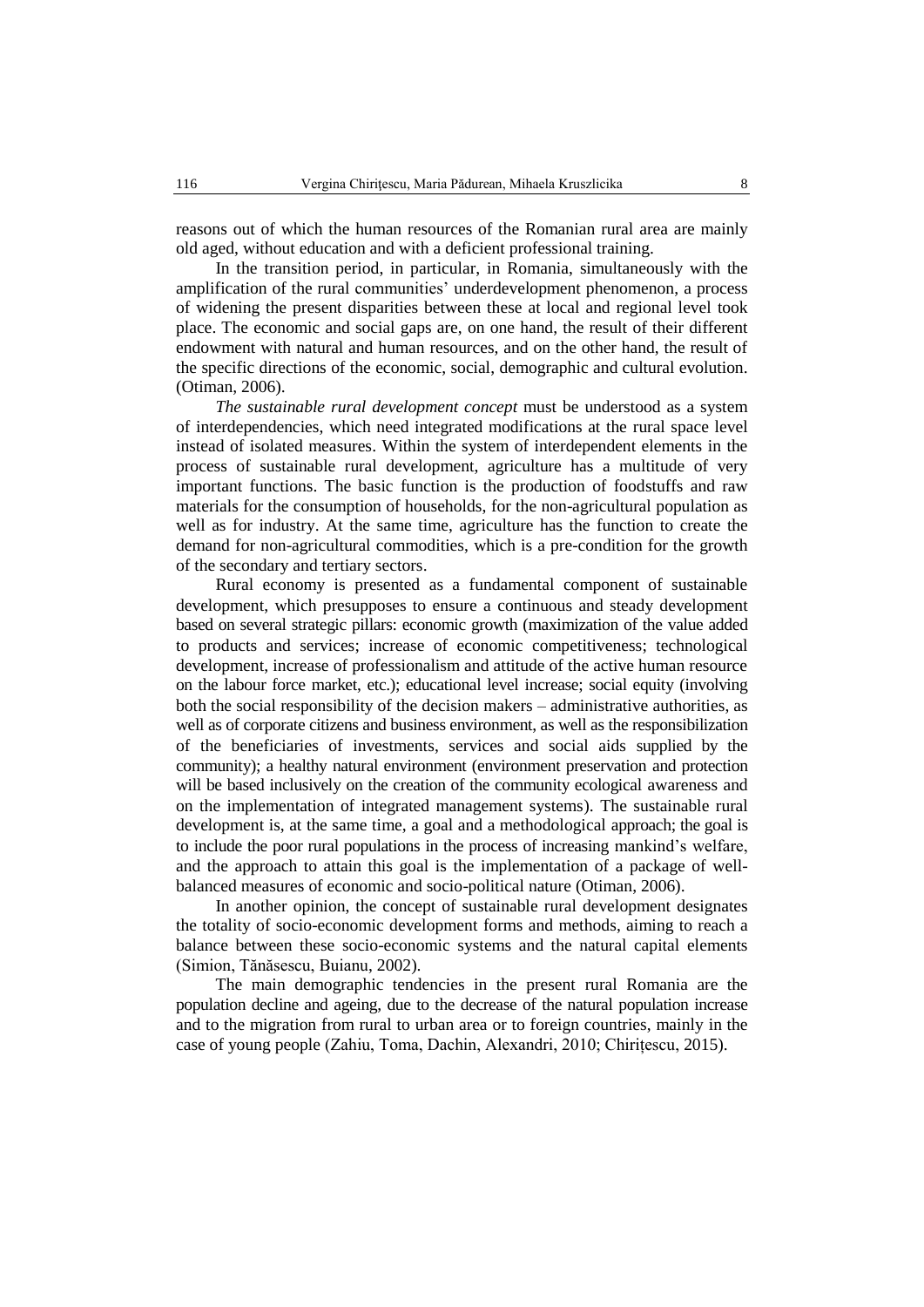The low educational level of the rural population is another critical problem from the perspective of labour employment. Rural incomes are lower than those in the urban area and the income gap is growing larger; as a result, the poverty incidence is significantly higher in the rural area (Zahiu, Toma, Dachin, Alexandri, 2010). According to official statistics, the rural regions account for 92% of the EU's territory. These regions are producing 45% of the value added in the EU and 53% of jobs. Despite the diverse situations, in the rural regions the incomes per capita are generally lower by one third than the EU average, while the women's employment rates are lower, and the sector of services is less developed. Hence the rural areas will have to face growth, labour employment and sustainable development challenges (Zahiu et al., 2006).

This not too optimistic picture is valid for the "typical", "average" rural localities, according to the statistical data. But in reality the situation is different from case to case: in Romania we can find both rural localities under full development and rural localities lagging behind, which have to face serious socioeconomic problems, while other localities are on verge of disappearance.

The educational infrastructure in the Romanian rural area (*Table 2*) is deficient at all levels, being almost absent in the post-high school and higher education system. The number of education units decreased at all levels, not always justified by the decreasing number of children/young people, quite often the decisions being made only out of economic reasons.

| Analyzed years                        | 2007  | 2010 | 2011   | 2012      | 2013          | 2014                        | 2015  |  |
|---------------------------------------|-------|------|--------|-----------|---------------|-----------------------------|-------|--|
| Number of education units             |       |      |        |           |               |                             |       |  |
| Total – national                      | 8230  | 8221 | 8244   | 7588      | 7204          | 7069                        | 7108  |  |
| $Total - rural$                       | 3754  | 3748 | 3793   | 3420      | 3200          | 3189                        | 3205  |  |
| Share of education units in the rural | 45,61 | 45.6 | 46.01  | 45,07     | 44.42         | 45.11                       | 45,09 |  |
| area                                  |       |      |        |           |               |                             |       |  |
| <b>Education</b> levels               |       |      |        |           |               |                             |       |  |
| Pre-school education                  | 210   | 206  | 208    | 130       | 102           | 91                          | 105   |  |
| Pre-university education              | 3543  | 3541 | 3584   | 3289      | 3097          | 3097                        | 3098  |  |
| Primary education                     | 17    | 18   | 18     | 29        | 33            | 39                          | 41    |  |
| Secondary education                   | 3268  | 3261 | 3180   | 2946      | 2775          | 2783                        | 2815  |  |
| High school education                 | 169   | 170  | 310    | 313       | 286           | 271                         | 254   |  |
| Vocational education                  | 89    | 92   | 76     |           |               | 2                           | 17    |  |
| Post-high school education            | ٠     | ٠    | ٠<br>٠ | $\bullet$ | $\mathcal{L}$ | $\mathcal{D}_{\mathcal{L}}$ | 3     |  |
| Higher education                      |       |      |        |           |               |                             |       |  |

#### *Table 2*

Evolution of education units in the Romanian rural area

Note: ":" – lack of data; no data recorded after 2015.

*Source*: Authors' processing of data from Tempo Online database, Romania's National Institute of Statistics[, www.insse.ro.](http://www.insse.ro/)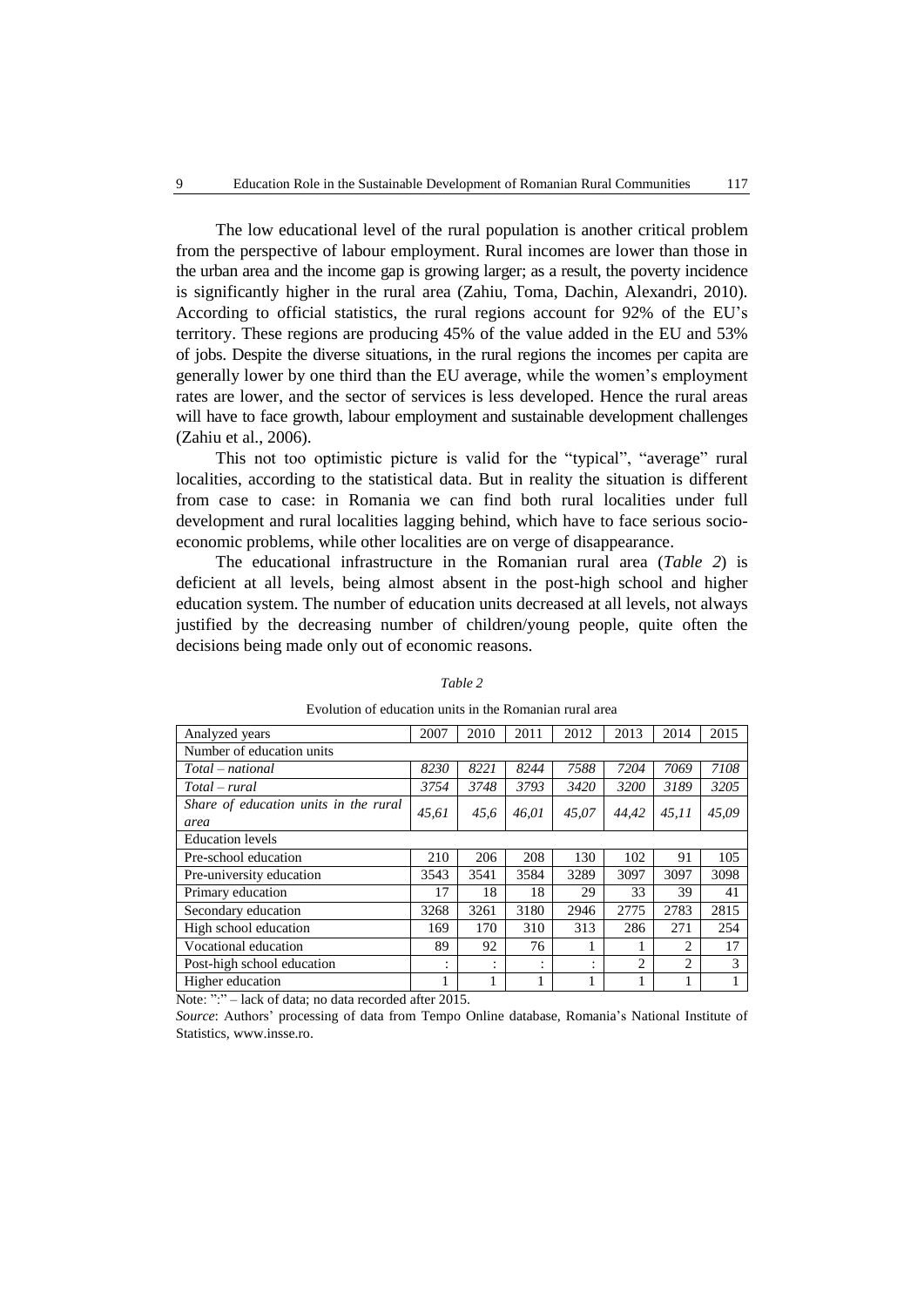However, the statistical data supplied by the study "*Romania in Figures 2011*" of the National Institute of Statistics (www.insse.ro) reveal that the employment level for the rural persons has a slightly increasing trend, even in the conditions in which Romania was seriously affected by the crisis from 2009–2010. At the same time, the long-term unemployment in the rural area averagely decreased by 2%, even in the young people, as the most affected unemployment category. This could be a signal for decision makers with regard to the capacity of poor rural communities in Romania to respond to crisis situations.

According to the same NIS study, in the Romanian rural area, the opportunities to get a job are almost null, and the access to services, not always of good quality, is difficult. These are also the reasons for the rural to urban migration phenomenon, mainly in the case of young persons, 8.3 in 1000 inhabitants in 2010, as against 6.8 in 2007 and 6.0 in 2009. The migration phenomenon is also manifested under reversed form, from the urban to rural area, 13.8 in 1000 inhabitants in 2010, as against 12.2 in 2007 and 10.0 in 2009; but the people migrating to the rural area are not young people any more, and this adds to the population's ageing process in the rural area.

The whole Europe suffers from demographic stagnation or decline, under different intensities, resulting, among others, in the general ageing of the population. In the case of the countries from Central Europe that joined the European Union, the situation is quite alarming, due to the very low birth rate, and hence to the gradual decline of the number of persons able to work, to the exodus of young people and of the persons with average or higher qualification, to the unsatisfactory professional training level in relation to market requirements and to the skills necessary to shift to the knowledge and innovation-based information society. It is considered that there is a real risk that, in the following decades, the Central and Eastern European countries may become a weakly populated region, with a declining labour force, forced to carry the burden of an uneducated and ageing population. Romania is not an exception in this respect (National Strategy for Romania's Sustainable Development, 2008).

In this context, for ensuring *the sustainable development of the Romanian rural communities*, and not only, a series of objectives and strategic projects are absolutely necessary, with the following priority directions: promoting active measures in order to reduce the number of young people or young families who emigrate definitively; broadening the framework for lifetime learning for the labour force from the rural area; supporting young people and entrepreneurs to get knowledge and high skills; improving the life quality in all the rural communities; elaboration of development programs adapted and differentiated for the rural areas as regards sustainability and proactive involvement of young people in the elaboration and implementation of projects and programs compatible with the sustainable development goals (for instance under the Local Agenda 21); expanding quality education and professional training in the rural areas, promoting equal opportunities and attracting the young people from the less-favoured groups in the education system: setting up young farmers and replacing the present generation of farms heads.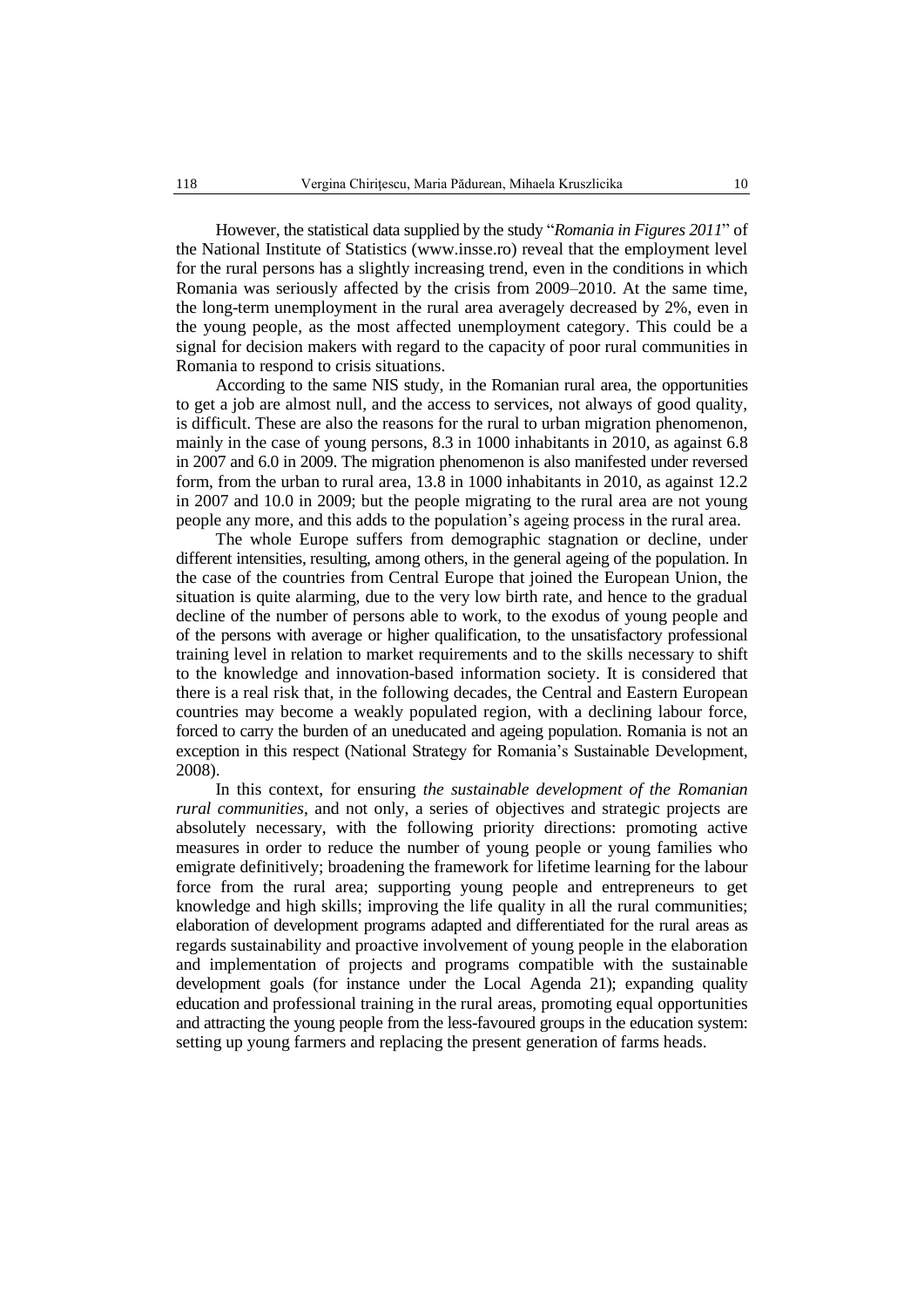## **5. CONCLUSIONS**

The main conclusion of the research work revealed that the evolution of the Romanian rural space results from a complex set of factors of historical, political, economic, social and conjunctural nature, and last but not least, of certain factors of international nature, which have influenced this evolution mainly after the integration into the EU (2007). The sustainable rural development has a major importance for Romania, as the rural area accounts for over 87% of the country's territory, where around 45% of the country's population is living. The Romanian rural area is largely characterized by unsatisfactory living conditions, caused by the underdevelopment of physical infrastructure (roads, water, sewerage) and social infrastructure (healthcare, educational and cultural services). The Romanian rural economy is still weakly diversified and depends in a too great measure on agriculture, dominated by subsistence and semi-subsistence farms, producing mainly for self-consumption and only marginally for the market.

In this context, education has a primordial role in the development of sustainable rural communities. It is necessary to implement a quality education process, based on creative education, on the labour market requirements, on local needs, etc. Through the national, local and regional development programs, the entrepreneurial culture development must be supported and promoted, as well as the increase of the participation rate of local entrepreneurs, mainly the young ones, to the increase of national competitiveness. Through the continuous educational and professional training programs, the entrepreneurial education must be introduced as compulsory at all levels and in all disciplines. Each theoretical element must be also presented under the aspect of its practical applicability. Innovation and entrepreneurship do not appear arbitrarily, so they must be developed at national level, through major investments in technological education, creative education, support and infrastructure policies dedicated to businesses development. It is worth mentioning, in this respect, the development of vocational training forms and craft schools, extremely useful for the rural area.

The rural world and the need for its sustainable development represent an extremely vast and complex reality, being approached under its different aspects by many research institutions and researchers. Thus, the terminology used for describing the rural space and the presentation of the sustainable rural development particularities in this area is extremely rich, and the sustainable rural development continues to represent a challenge and a priority research goal. Education in the rural area is a necessary actual research theme, the development of sustainable rural communities not being possible in the absence of educated people, of civic, ecological and social education.

The conducted research revealed a series of negative aspects that characterize the Romanian rural area at present, namely: the continuous diminution of the number of young people (from the age category 15–49 years) who are effectively living in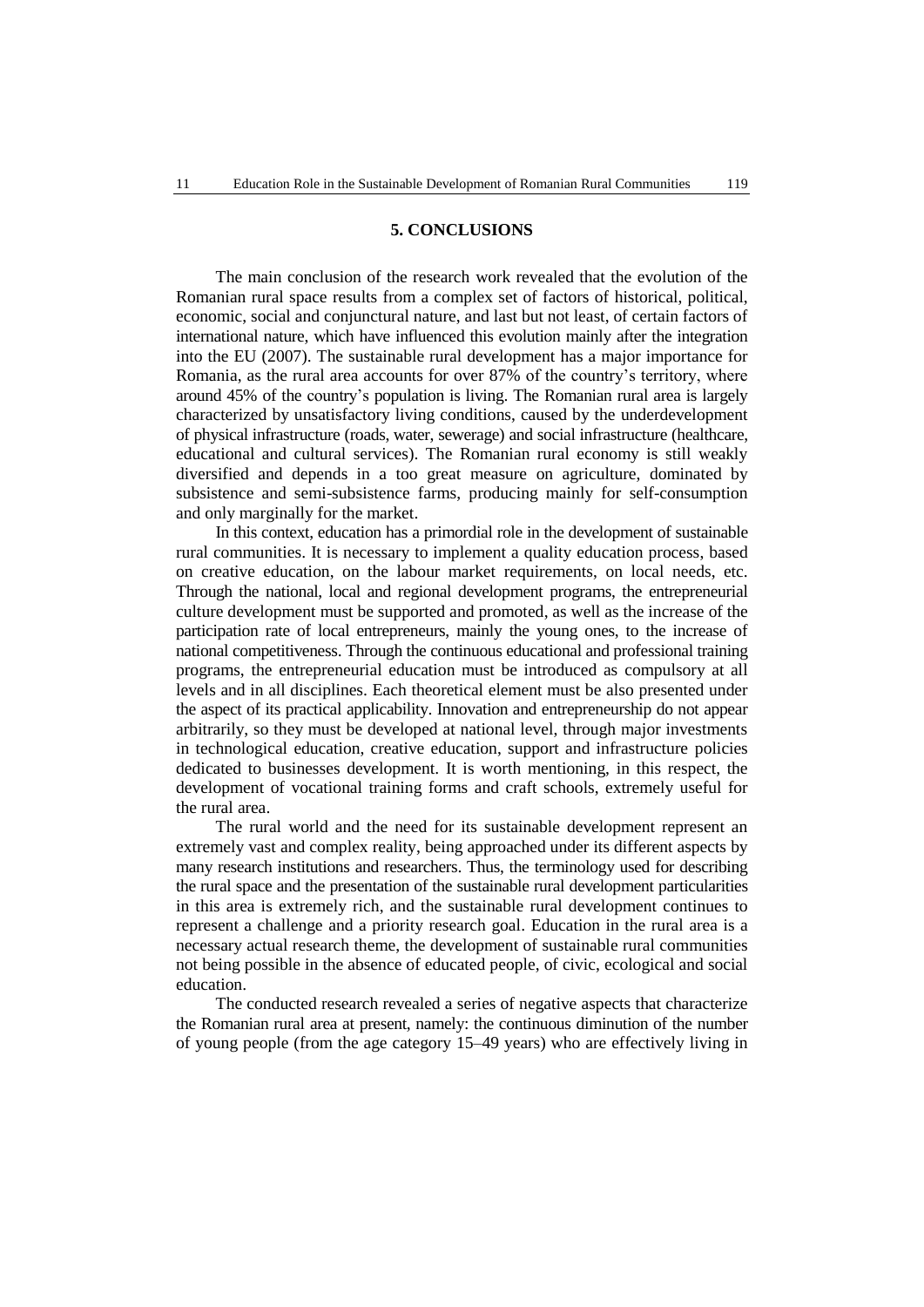the Romanian rural area, not necessarily of those who are have their domicile in the rural area on their identity card; the deterioration of the active population/inactive population ratio (1 : 1.2); maintaining a high percentage of the population working in agriculture (27%); the diminution of the number of education units in the rural area and of the educational level of labour force (mainly the young people), etc.

In the developed countries, the current strategies of the economic development of rural territories have in view the reshaping of rural economies, in the context of agriculture restructuring and of the economic and social changes related to it. These changes firstly presuppose imposing certain bottom-up development strategies, by involving the local resources and the rural communities. As a result, the partnerships and the collective participation are now the words of order in the rural development discourse. The present rural development philosophy emphasizes the importance of the participation of all local actors to this long-lasting process, with implications at all levels (economic, ecological and social levels). This approach has brought some positive changes to the sustainable rural development process, with focus on the rural community.

#### REFERENCES

- 1. Berea A. O., Stoica E., Brăgaru C., (2010), *Managementul dezvoltării locale şi regionale prin proiecte*, Editura Expert, Bucureşti.
- 2. Chirițescu V., (2015), *Reîntoarcerea tinerilor în mediul rural – o soluție pentru dezvoltarea rurală durabilă în România*, Disertaţie postdoctorală, Academia Română, Institutul de Economie Națională, Bucureşti.
- 3. Chiriţescu V., (2013), *Dezvoltarea economică integrată în comunităţile rurale româneşti. Studiu de caz pe Macroregiunea 2,* Teză de doctorat, Academia Română, Insititutul Naţional de Cercetări Economice "Costin C. Kirițescu", București.
- 4. Dăianu D., Vrânceanu R., (2002), *România şi Uniunea Europeană. Inflaţie, balanţă de plăţi, creştere economică*, Editura Polirom, Iaşi.
- 5. Dona I., Florian V., coordonatori, (2010). *Echilibre şi disfuncţionalităţi ale comunităţilor rurale. Strategii pentru dezvoltarea socio – economică durabilă*, Editura Ceres, Bucureşti.
- 6. Dona I., Dobre C., Gergely S., (2005), *Dezvoltare rurală*, Note de curs. Sinteze, USAMVB, Departamentul ID, Bucureşti.
- 7. Durand G., Huylenbroeck G. V., (2002), *Multifunctionality and rural development: a general framework*, in Durand G. and Huylenbroeck G.V., *Multifunctionality: A new paradigm for European agriculture and rural development?*, Ashgate, Aldershot.
- 8. Gavrilescu C., coordonator, (2010), *Managementul economic şi ecologic al resurselor de sol*, Editura Academiei Române, Bucureşti.
- 9. Gavrilescu D., Florian V., coordonatori, (2007), *Economia rurală din România*, Editura Terra Nostra, Iaşi.
- 10. Gavrilescu D., coordonator, (2006), *Agricultura şi spaţiul rural românesc din perspectiva dezvoltării durabile*, Academia Română, Institutul de Economie Agrară, Bucureşti.
- 11. Kuhnen F., (2011). *Concept of integrated rural development*, articol publicat p[e www.professor](http://www.professor-frithjof-kuhnen.de/concept-of-integrated-rural-development)[frithjof-kuhnen.de/concept-of-integrated-rural-development.](http://www.professor-frithjof-kuhnen.de/concept-of-integrated-rural-development)
- 12. Man E. T., Mateoc Sîrb N., (2008), *Dezvoltarea rurală şi regională durabilă a satului românesc*, Editura Politehnica, Timişoara.